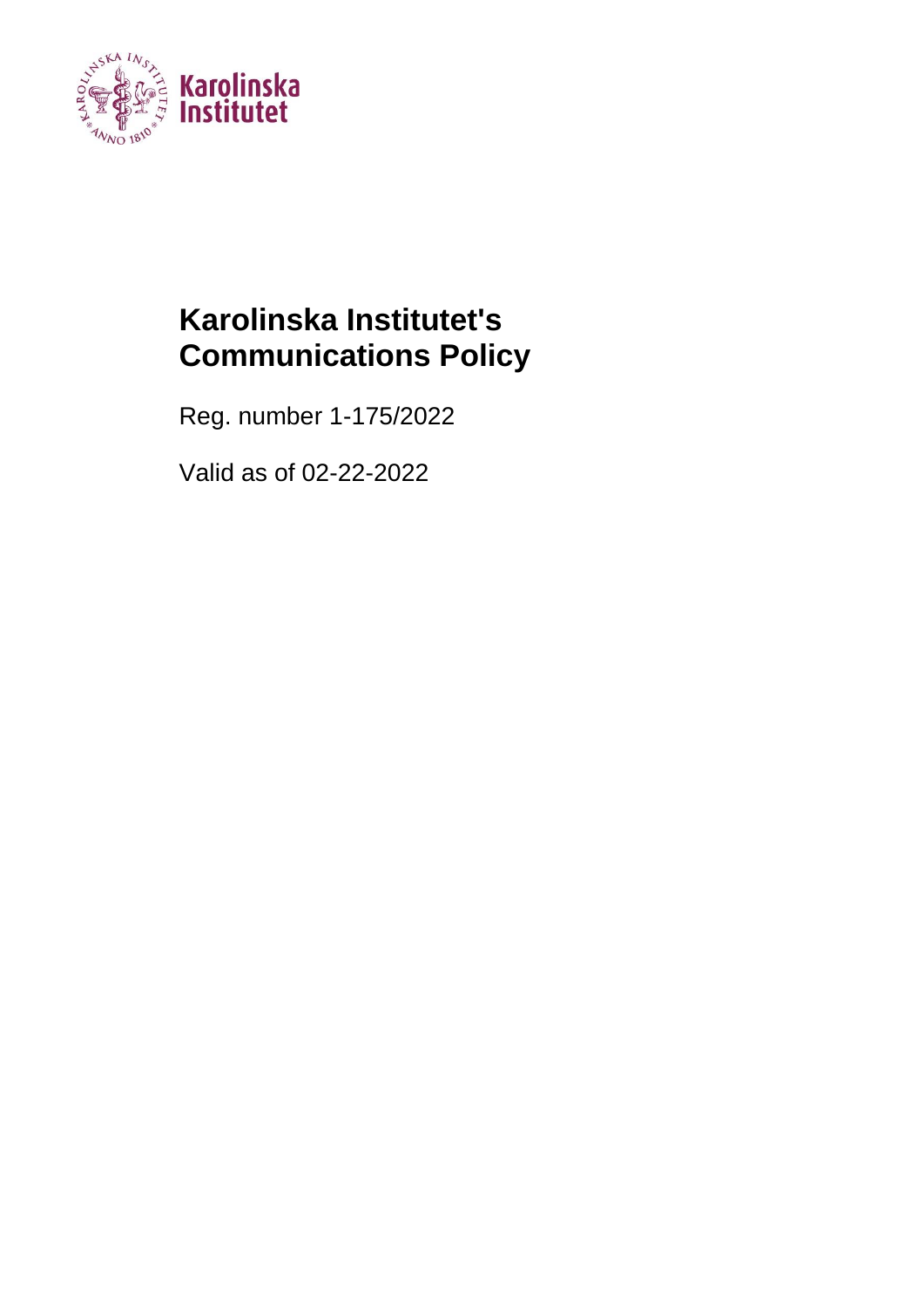## **Karolinska Institutet's Communications Policy**

#### **Contents**

| Reg. number:<br>1-175/2022                              | Reg. number for<br>previous version:    | Decision date: 02-22-<br>2022      | <b>Period of validity: as</b><br>of 02-22-2022 and<br>until further notice |  |
|---------------------------------------------------------|-----------------------------------------|------------------------------------|----------------------------------------------------------------------------|--|
| <b>Decision: President</b>                              |                                         | Document type:                     |                                                                            |  |
|                                                         |                                         | Policy                             |                                                                            |  |
|                                                         |                                         |                                    |                                                                            |  |
| <b>Prepared by division/unit:</b>                       |                                         | <b>Consultation with:</b> heads of |                                                                            |  |
| <b>Communications and Public Relations</b>              |                                         | department UF, members of KIRP,    |                                                                            |  |
|                                                         | Office, Communications Coordination and | ACs, deans and university director |                                                                            |  |
| <b>Branding Unit</b>                                    |                                         |                                    |                                                                            |  |
| <b>Revision with regard to:</b> New governance document |                                         |                                    |                                                                            |  |
|                                                         |                                         |                                    |                                                                            |  |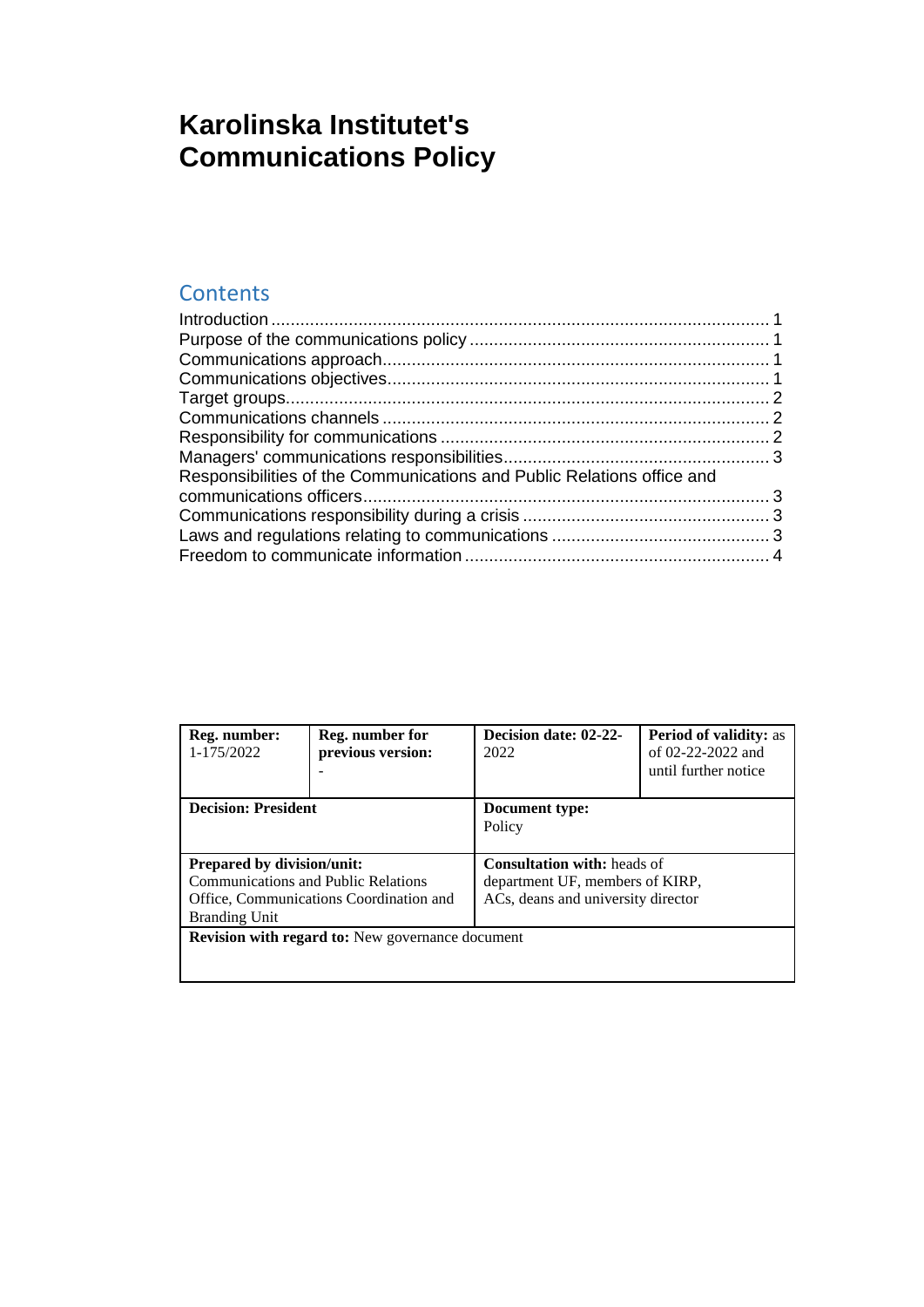#### <span id="page-2-0"></span>**Introduction**

Karolinska Institutet (KI) is a medical university with a mission to conduct research and education and to interact with the surrounding society. This mission also includes providing information about our activities and promoting the use of research results. KI's vision is to drive the development of knowledge about life and to work for better health for all. The KI will approach 2030 as a collaborative, global and cutting-edge university.

#### <span id="page-2-1"></span>**Purpose of the communications policy**

The communications policy is based on KI's mission and values as well as Strategy 2030. It is supplemented by other policy documents on how KI communicates in different contexts, which can be found at ki.se.

The communications policy aims to help create a common view of communication as a strategic tool in the achievement of the KI's goals. The communications policy is intended for all KI employees and also sets out a framework for how we communicate as well as defining the communications responsibilities of KI's employees and managers.

### <span id="page-2-2"></span>**Communications approach**

The starting point for communications is KI's core values from Strategy 2030: creativity, passion and responsibility.

**Creativity:** communications should reflect and bring to life KI's activities and show its significance for the outside world. We must base our communications on the needs and circumstances of the audience.

**Passion:** KI values diversity, different opinions and many voices, which should be reflected in its communications. KI encourages employees to get involved in the organisation's communications, and to take responsibility for their part in it.

**Responsibility:** communications must be factual and high-quality. Our communications must meet the public sector requirements of transparency and accessibility. Everyone should be clear about the role in which they are communicating.

### <span id="page-2-3"></span>**Communications objectives**

KI's communications should contribute to:

- KI's achievement of its operational goals and strengthening its position as a world-leading medical university,
- increased knowledge and confidence in KI's research and education and its importance for a sustainable society,
- attract the outside world to want to become part of or contribute to KI's activities,
- dialogue and collaboration.

Within KI, communications should also: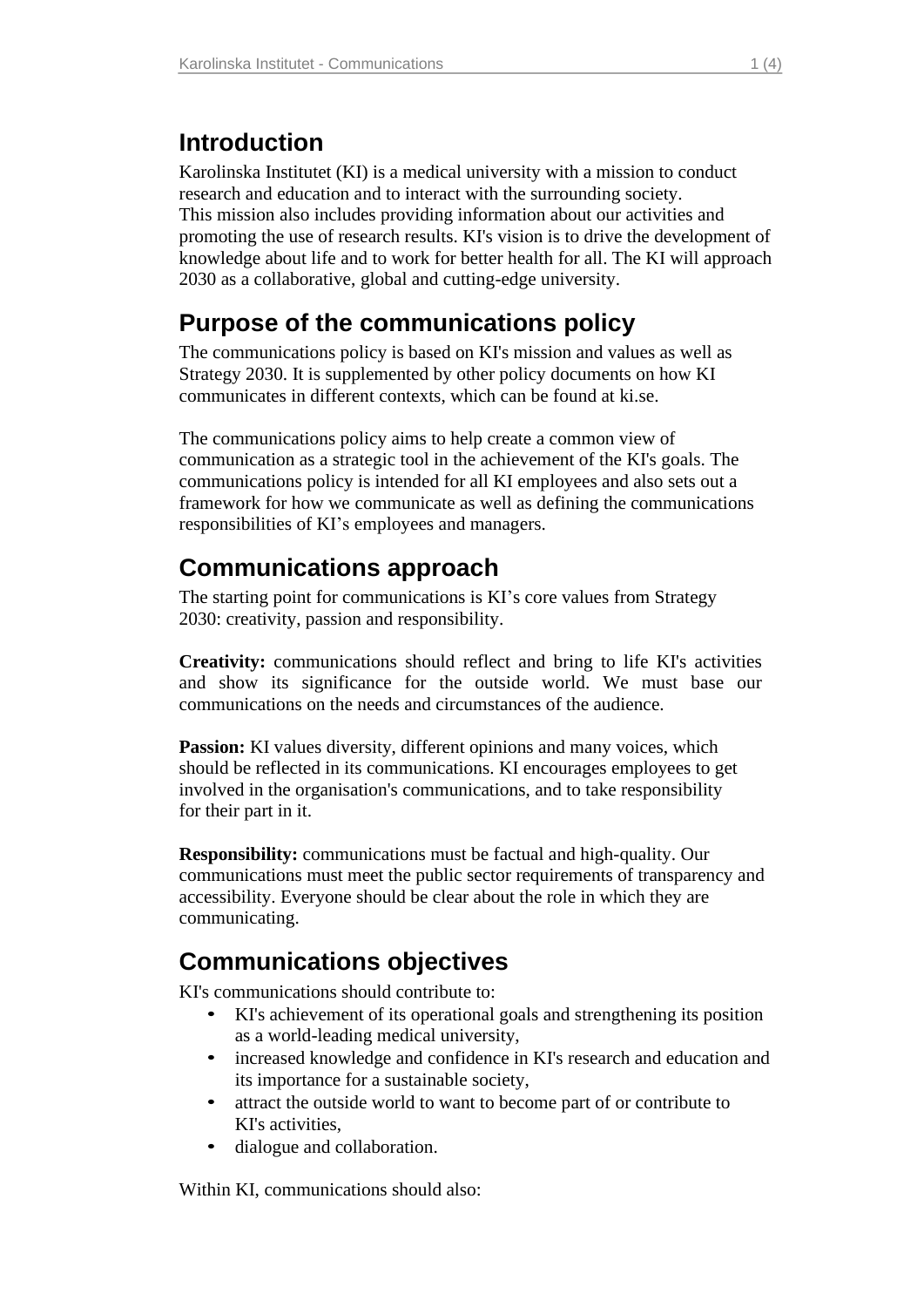- support an open and permissive working environment that encourages active dialogue among the different parts of the organisation,
- provide employees and students with access to relevant information so that they can carry out their tasks as effectively as possible,
- build internal pride and unite KI as a diverse organisation.

### <span id="page-3-0"></span>**Target groups**

For meaningful and effective communications, it is important to adapt communications to the individual, the context and the target group. KI has many different target groups.

KI's overall target groups nationally and internationally are:

- employees (existing and potential employees and affiliates)
- students (prospective, existing and alumni)
- societal and business stakeholders (e.g., media, health care, patient organisations, external researchers, funders, partners)
- the public (e.g., study participants, donors, medically interested individuals)
- public authorities and decision-makers (e.g., politicians, other higher education institutions, research councils)

#### <span id="page-3-1"></span>**Communications channels**

KI shall communicate in the channels that suit the needs and behaviour of the target audience and the purpose of its communications. The website ki.se is a hub that will make it easier for target groups to access relevant information as well as building and strengthening the brand. KI will seek to use channels that promote dialogue and collaboration.

### <span id="page-3-2"></span>**Responsibility for communications**

Responsibility for communications follows the operational responsibility according to KI's Decision and Delegation Rules. The principle is therefore that whoever is responsible for an issue or an activity is also responsible for communications. Communications must be made in accordance with the KI brand guidelines.

All KI staff are responsible for communicating within their areas of responsibility, keeping themselves sufficiently informed to carry out their work and sharing knowledge, ideas and opinions.

Questions relating to research conducted at the university should be referred to the researcher(s) with expertise in the area.

It is important to distinguish in which capacity you are speaking, i.e., in the name of KI, on behalf of KI or as a private individual. The right to speak on behalf of KI follows from the responsibilities of one's position within KI. Employees who speak out on matters for which they do not have responsibility or expertise do so as private individuals, not as official representatives of KI. See also the rules on the Freedom to communicate information below.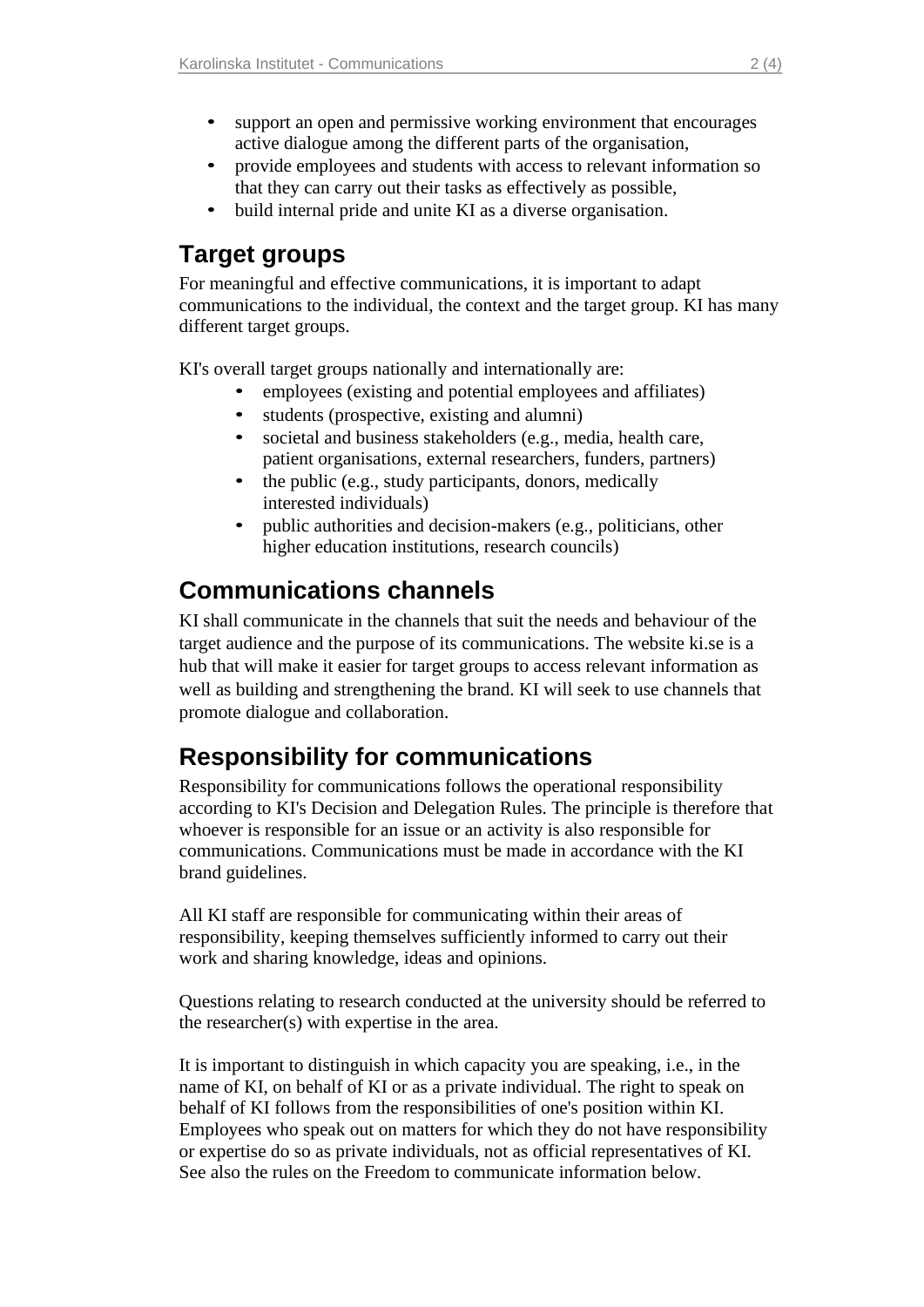#### <span id="page-4-0"></span>**Managers' communications responsibilities**

The operations manager is responsible for internal and external communications within his/her area of activity in accordance with this communications policy. Managers are responsible for creating the conditions for an open communication climate and good dialogue. Managers also have a responsibility to communicate and confirm KI's vision, goals, strategies, rules and core values.

#### <span id="page-4-1"></span>**Responsibilities of the Communications and Public Relations office and communications officers**

The Communications and Public Relations Office creates the conditions for the business to communicate, develops KI's communications and provides a framework and instructions for communications work.

Communications officers in the Communications and Public Relations Office and other parts of the organisation provide expert strategic and operational support to managers and staff.

#### <span id="page-4-2"></span>**Communications responsibility during a crisis**

In a crisis, there is a great need to reach out quickly and coordinate internal and external communications. Communications responsibilities during a crisis follow KI's rules for crisis management.

When activated, the KI's central crisis organisation is responsible for coordinating communications issues.

#### <span id="page-4-3"></span>**Laws and regulations relating to communications**

Since KI is a government public authority, numerous regulations govern internal and external communication. The Constitution, the Freedom of the Press Act and the Fundamental Law on Freedom of Expression regulate everyone's right to freedom of opinion, expression and information. The Public Access to Information and Secrecy Act (2009:400) specifies which information is public and thus can be communicated. According to the Administrative Procedure Act (2017:900), KI must ensure that contacts with individuals are smooth and simple, as well as helping individuals to further their interests.

The Higher Education Act (1992:1434) stipulates that KI shall interact with the surrounding community and provide information about its activities. Anyone who intends to start an education or training programme has the right to information about the programme under the Higher Education Ordinance (1993:100).

Other laws that affect the communications and information area include copyright legislation, the EU General Data Protection Regulation (GDPR) with Swedish supplementary legislation, the Gender Equality Act (1991:433), the Discrimination Act (2008:567), the Act on Accessibility to Digital Public Services (2018:1937), the Act on Co-determination in the Workplace (1976:580) and the Language Act (2009:600).